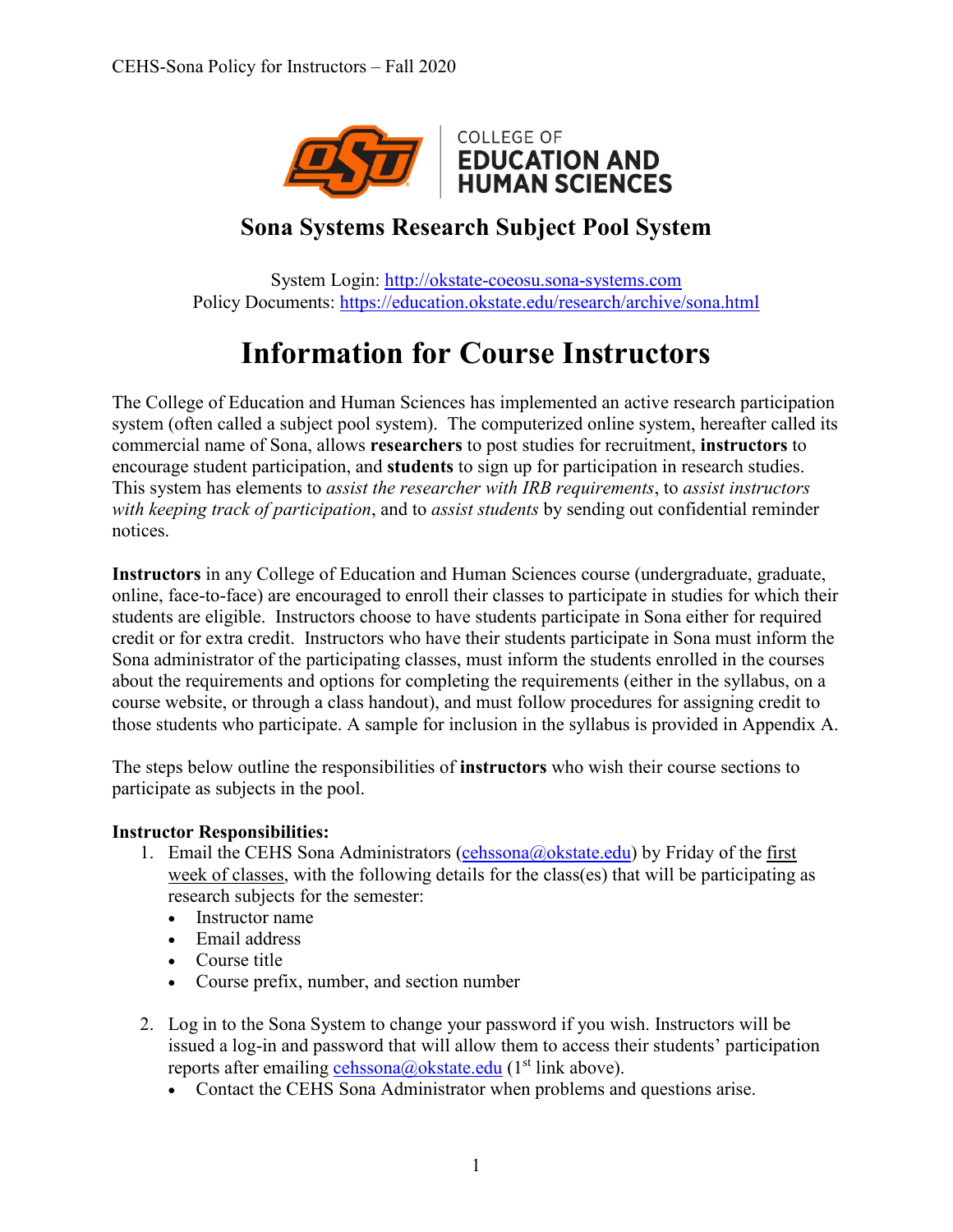- This system will automatically generate participation reports that you can access online.
- 3. Provide the following in writing to the students in your class (on a course website, in a handout, or as part of your syllabus) (See Appendix A for sample):

Students must be informed whether research participation is required or for extra credit, of the number of units of participation, and of the alternatives for participation. An email confirmation will be sent to the student whenever an appointment is established or cancelled. An email reminder will be sent to the student in the early evening prior to each appointment.

- 4. If research participation is required or if extra credit is given for research participation, alternative ways to fulfill this requirement or earn the extra credit **must** be made available. This is an IRB requirement to avoid the coercion of subjects to participate. Each instructor whose class will participate in the subject pool must agree to publish the rules for research participation and these alternatives either in his/her syllabus or as an addendum available through the course website.See Appendix A for the alternatives and language used in our EPSY syllabi.
- 5. Data collection will begin the second week of the school semester. After the drop/add date, students will be uploaded to the Sona system and emailed their login information. If students do not receive their log in information by this date they are to create their own accounts using the "REQUEST ACCOUNT" link on the CEHS Sona home page. Students will then need to complete the prescreen survey on the Sona website to gain access to other research studies. The prescreen survey is a tool used by researchers to select out participants based on demographics.

### *Below is a timeline of important Sona dates:*

### **Prior to semester starting** –

• Course information emailed to Sona administrators. The deadline for this is the Friday of the first week of classes. After this date instructors must follow the steps outlined in the "Frequently Asked Questions" to have courses added.

#### **First week of classes –**

• Sona information provided to students via syllabus, handout, or website (See Appendix A for sample).

### **Second week of classes –**

• Students will be emailed their Sona login information and can gain access to the prescreen survey and research studies. If students do not receive their log in information by this date they are to create their own accounts using the "request account" link on the CEHS Sona home page.

### **Throughout the semester-**

• Instructors can login to course reports on the Sona system to access their students' participation reports.

**Pre-finals week –** Sona participation closes the Friday of pre-finals week at 5:00 pm.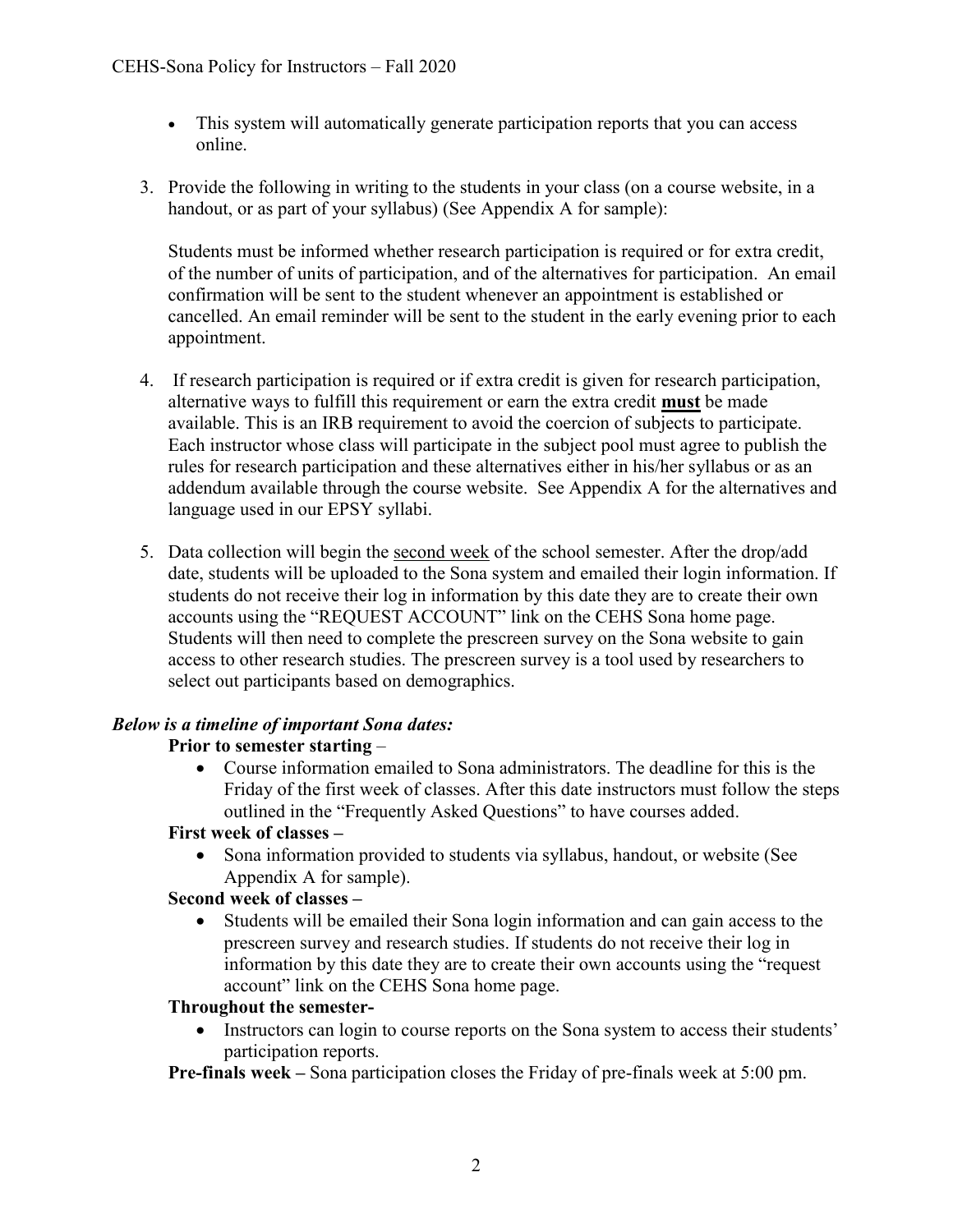## *Frequently Asked Questions*

### *My student(s) say that they can't find my course on the Sona System, what's wrong?*

Most of the time the student is attempting to log in to the wrong system. There are at least three separate Sona systems at Oklahoma State University, the Psychology Department, School of Business, and the other is in the College of Education and Human Sciences. If you have contacted the CEHS Sona Administrator and confirmed that your course is listed in the system, more than likely your student(s) is (are) going to the Psychology Sona or School of Business website instead of the CEHS Sona website. They should confirm that they are using the correct URL:<http://okstate-coeosu.sona-systems.com/>

If you did not email the Sona Administrators by the first week of the semester deadline to include your course(s) on CEHS Sona, your course will not be available in our system. Please email us if you have passed the deadline to further assist you. If this is the case, your students will also need to create their own Sona participant accounts by clicking on "REQUEST ACCOUNT" instead of having an account automatically created for them.

### *How do I know if my students have participated?*

You can log into your course report at any time to check how much any student has participated.

- 1. Go to: [http://okstate-coeosu.sona-systems.com](http://okstate-coeosu.sona-systems.com/)
- 2. Log in using your CEHS Sona credentials
- 3. Choose Course Reports
- 4. Choose which course you wish to view

### *What if students participate in alternative assignments or do something in my class which I wish to grant credit for, can I add this to their Sona account?*

Yes! If you wish to grant your students non-study credit, log into your instructor Sona account, and go to your course. Click on the student you wish to give credit. Next to their email account is a link which says "Grant Credit". Add the credits (1 hour of participation or the equivalent equals 1 Sona credit). Add comments such as "Attended Research Seminar".

### *Can I see what studies are available on the CEHS Sona system?*

Yes. If you log into your CEHS Sona instructor account, you will be able to choose the "All Studies" tab to see what studies are available to your students. You will not however be able to view which studies your students have participated in. This is in accordance with the confidentiality provision in the IRB approval.

### *What if I miss the deadline to put my course on the CEHS Sona System?*

Course information (as outlined in Step 1 under the "Instructor Responsibilities" section) should be emailed to the Sona administrators at [cehssona@okstate.edu](mailto:cehssona@okstate.edu) by Friday of the first week of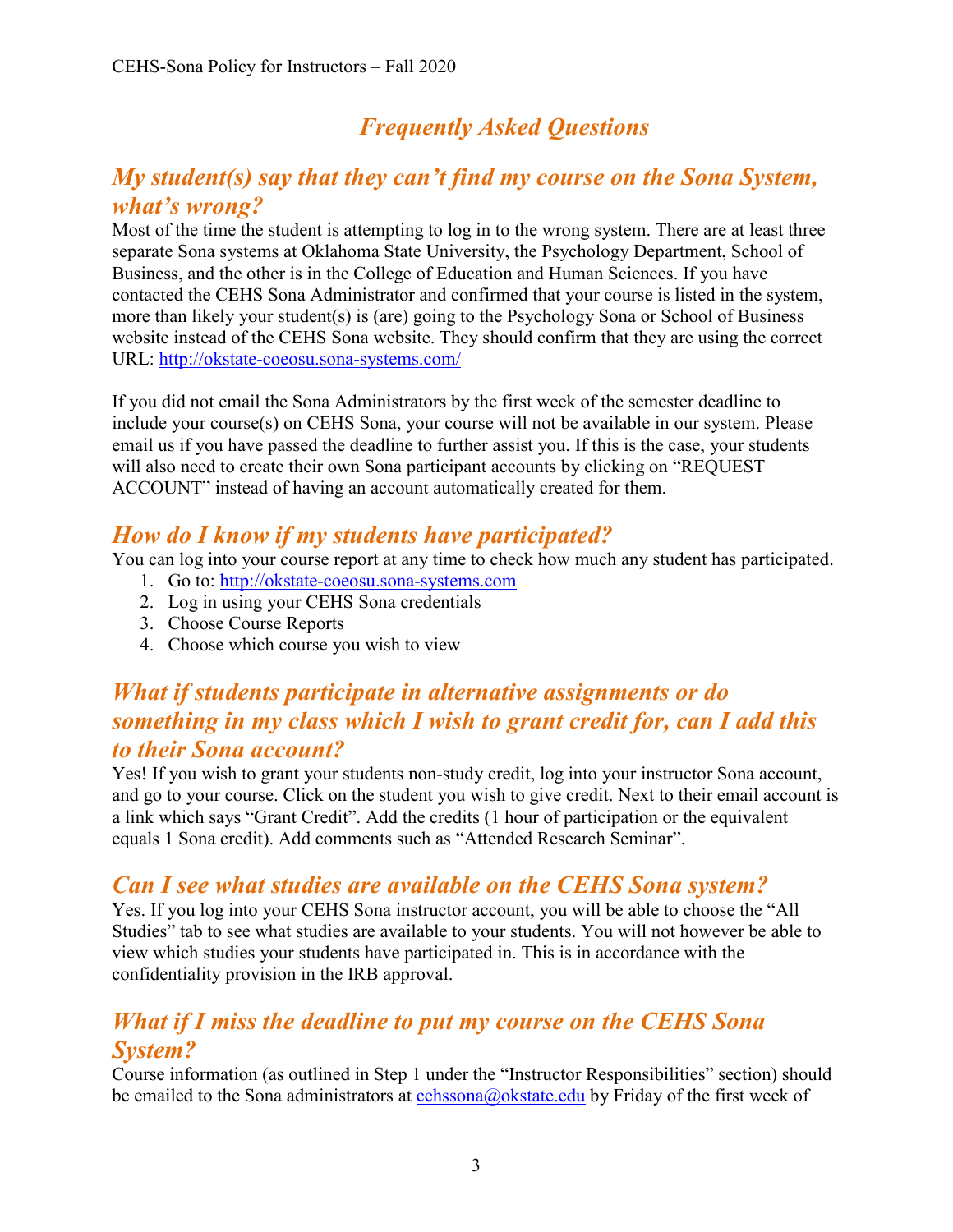classes. If you miss this deadline please contact the Sona administrators to further assist you in adding your course late to the Sona system, however you will need to inform your students that they will need to create their own account by clicking on the "REQUEST ACCOUNT" link on the CEHS Sona home page.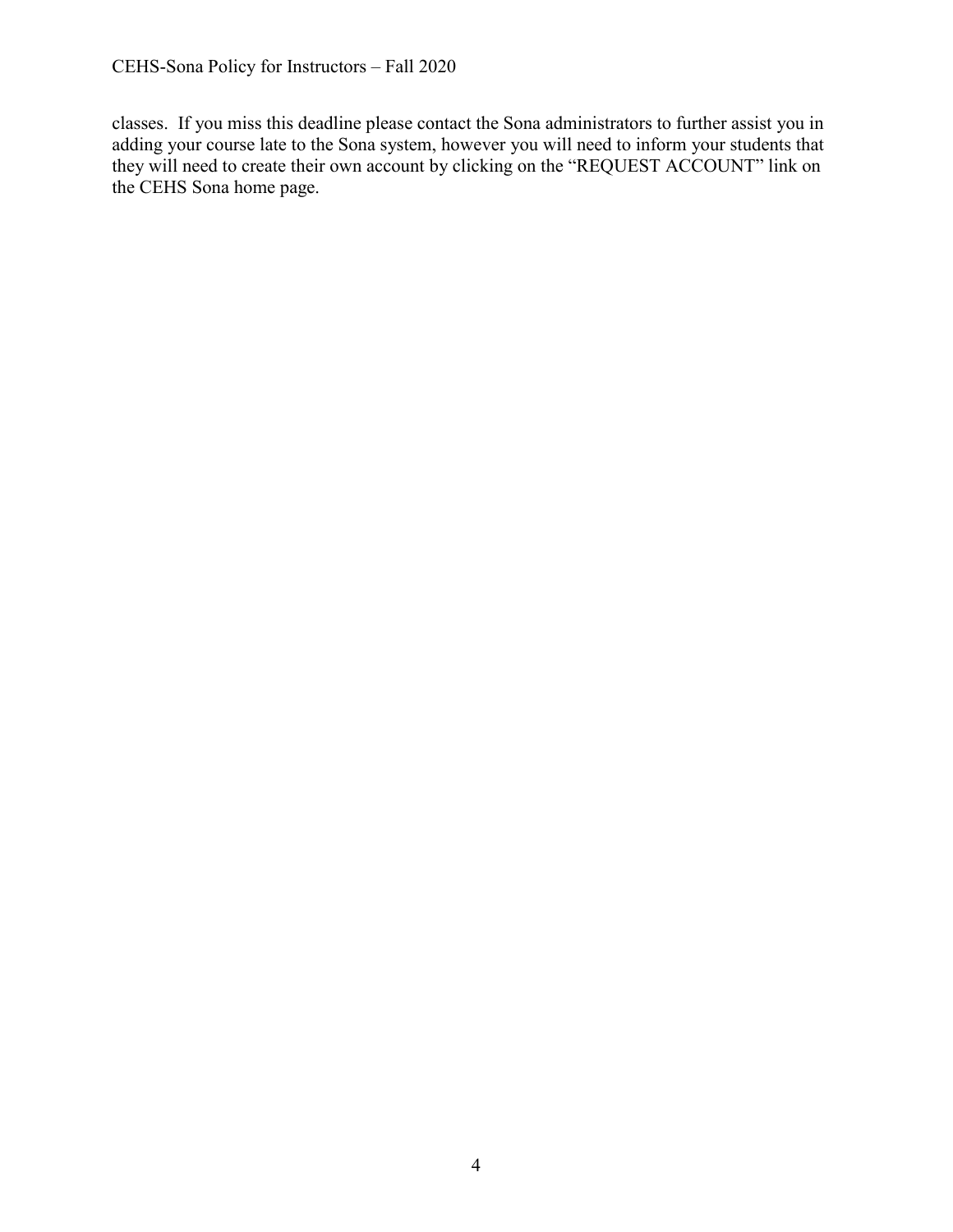### **Appendix A**

### **Suggested Insert for Syllabus Outlining Research Participation Requirement/Extra Credit Opportunity**

#### **RESEARCH EXPERIENCE**

#### **[http://okstate-coeosu.sona-systems.com](http://okstate-coeosu.sona-systems.com/)**

Students can earn up to **(put the amount of extra credit or required credit)** in the course through participating in research on the College of Education and Human Sciences Sona System.

You may sign up to participate in *research studies* through the OSU College of Education SONA system and earn 1 SONA Credit per hour (approximate) of time required. The SONA system can be accessed at [http://okstate-coeosu.sona-systems.com/.](http://okstate-coeosu.sona-systems.com/) The research projects have been reviewed by an independent ethics committee (the University Institutional Review Board), whose members are drawn from across the entire academic community.

Sign up for studies (some are on-line surveys and some face-to-face) you are interested in, and please be sure to seriously consider your answers to survey questions. These studies are the work of OSU Faculty and your fellow students, and accurate results require that Participants treat the study seriously. Remember, each study is worth from 0.5 to 2 credits, with 1 credit requiring approximately 1 hour of your time. All Sona research studies close at 5:00 pm on Friday of prefinals week so make sure you have completed all of the studies you sign up for by then. No credit can be awarded after that time. However, students will have access to their Sona account past this date to be able to view their earned credits.

**PLEASE NOTE:** As a student in this course, an account within the SONA system will be created for you automatically. If you do not receive your log in information by this date please create your own account using the "REQUEST ACCOUNT" link on the CEHS Sona home page. For any questions please contact the SONA Administrator at [cehssona@okstate.edu.](mailto:cehssona@okstate.edu) Also, please note that there are SONA systems housed in the Psychology Department and the School of Business as well. Make sure you access the College of Education and Human Sciences system at the address below:

- Go to [http://okstate-coeosu.sona-systems.com](http://okstate-coeosu.sona-systems.com/)
- Log in using the username and password sent to you during the  $2<sup>nd</sup>$  class week, or using the account information you created.
- **Complete a pre-screening questionnaire** *before* signing up for experiments. (This should take less than 5 minutes and does not count towards your research credits.)
- A brief description of each experiment, as well as how many research credits are available and expected time commitment, will appear in the SONA system – sign up for those that you want to participate in.
	- o **Note**: If you are unable to make your appointment to participate in a face-to-face study, it is *your* responsibility to return to this site and cancel your appointment.
- An email confirmation will be sent to you whenever an appointment is established or cancelled.